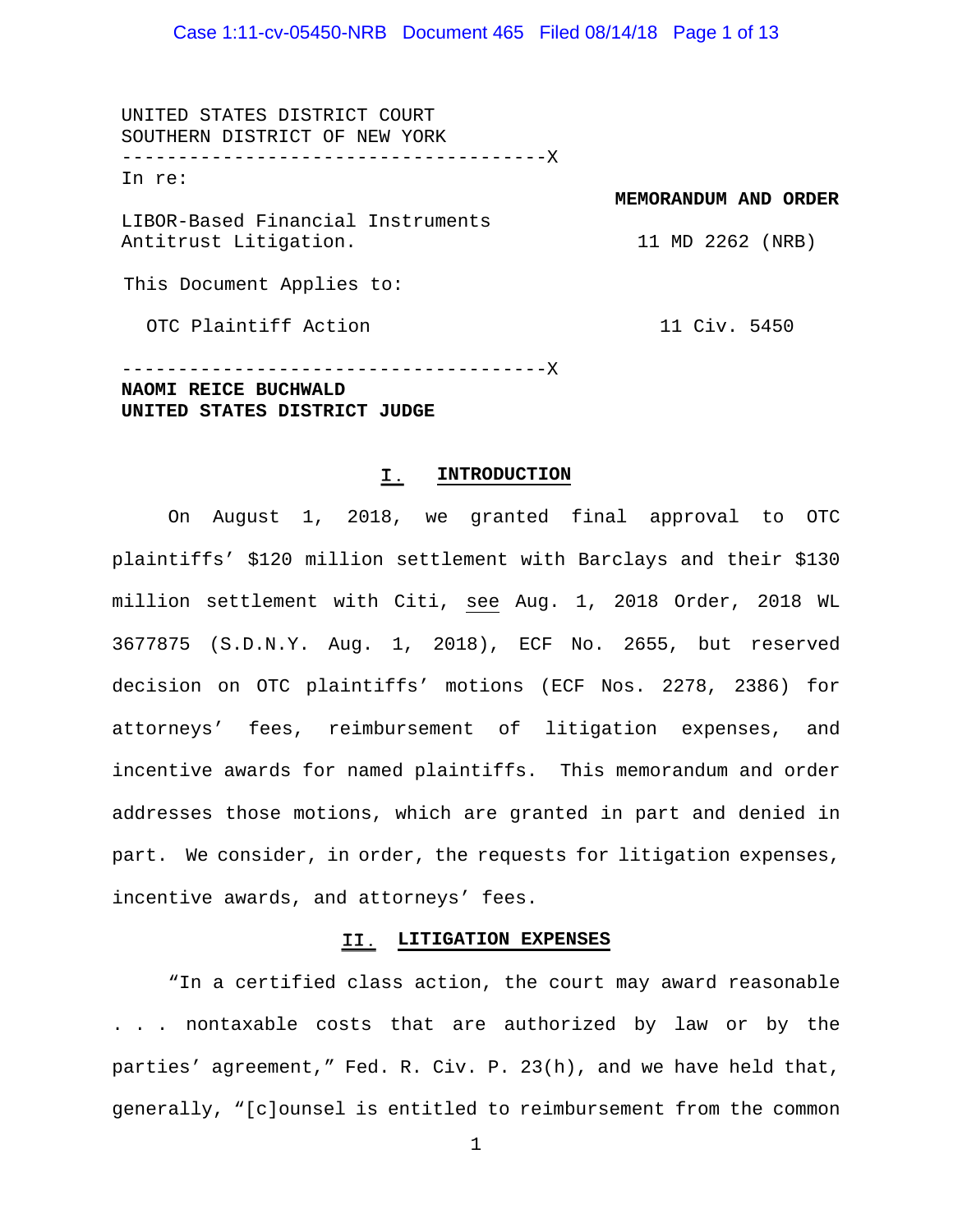## Case 1:11-cv-05450-NRB Document 465 Filed 08/14/18 Page 2 of 13

fund for reasonable litigation expenses," In re IMAX Sec. Litig., No. 06 Civ. 6128 (NRB), 2012 WL 3133476, at \*6 (S.D.N.Y. Aug. 1, 2012) (alteration in original) (quoting In re Merrill Lynch Tyco Research Sec. Litig., 249 F.R.D. 124, 143 (S.D.N.Y. 2008)). "[C]ourts in the Second Circuit normally grant expense requests in common fund cases as a matter of course." Id. (quoting In re EVCI Career Colleges Holding Corp. Sec. Litig., No. 05 Civ. 10240 (CM), 2007 WL 2230177, at \*18 (S.D.N.Y. July 27, 2007)). Above all, however, as Rule 23(h) requires, expense requests must be reasonable. See 5 William B. Rubenstein, Newberg on Class Actions § 16:10 (5th ed.) (Westlaw 2018).

Here, OTC plaintiffs request a total of \$14,855,689.55 in reimbursement for litigation expenses, comprised of (1) \$656,337.64 in reimbursements for costs and expenses incurred through November 11, 2015 (the date on which the Barclays settlement was reached) from the Barclays settlement fund, see ECF No. 235[1](#page-1-0), and (2) a further  $$14,199,351.91<sup>1</sup>$  in reimbursements for costs and expenses incurred between November 11, 2015 and July 27, 2017 (the date on which the Citi settlement was reached) from the Citi settlement fund, see ECF No. 2388. The sum of these figures represents 5.94% of the \$250 million aggregate settlement amount.

<span id="page-1-0"></span><sup>&</sup>lt;sup>1</sup> OTC plaintiffs represent that they have incurred a total of \$14,855,689.55 in costs and expenses from the start of this action through July 27, 2017. Given that they have requested \$656,337.64 in reimbursement from the Barclays settlement fund, the difference would be \$14,199,351.91, not \$14,199,351.99 as presented in their papers.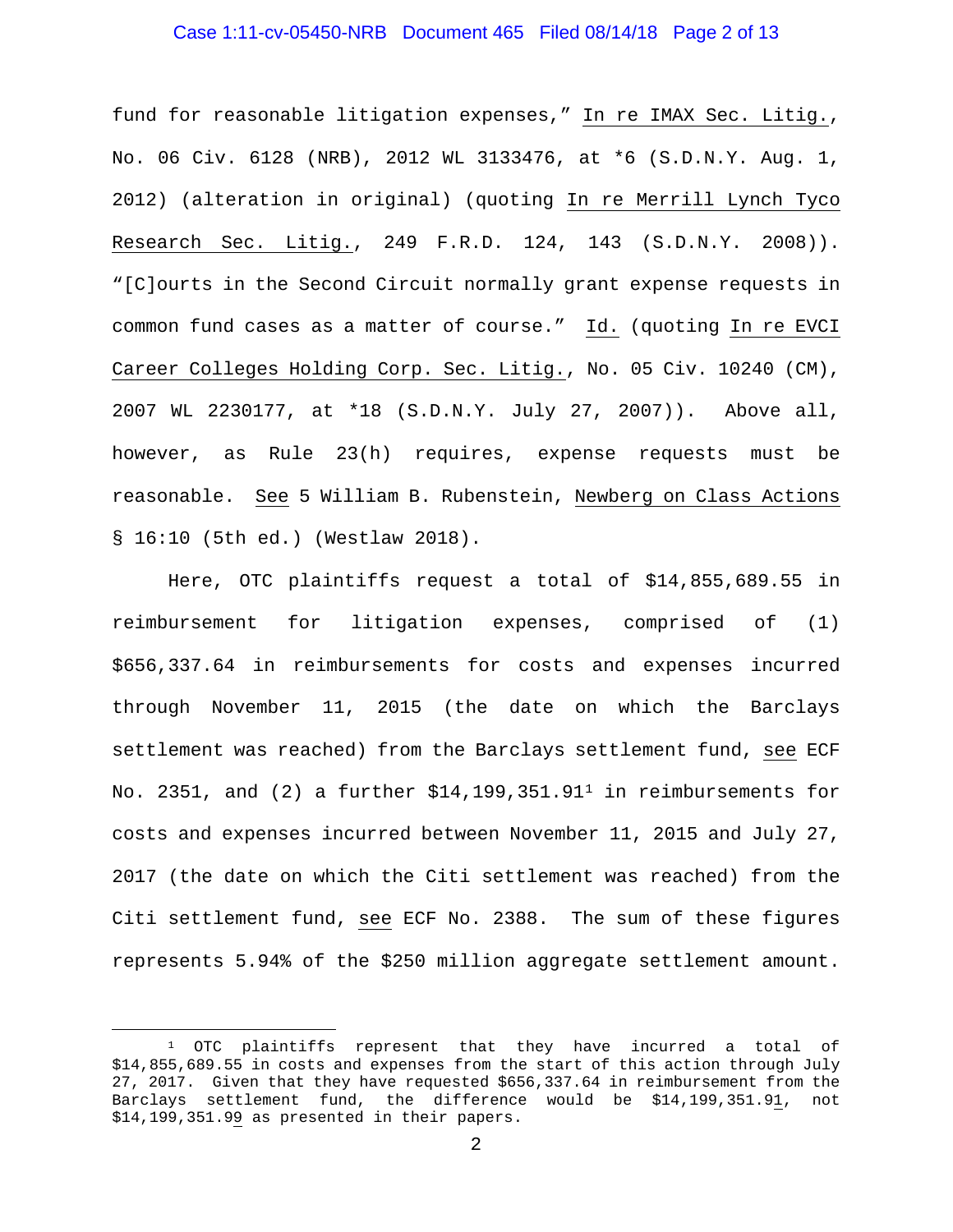## Case 1:11-cv-05450-NRB Document 465 Filed 08/14/18 Page 3 of 13

"In a typical case, reimbursed expenses reflect a small percentage of the settlement amount." In re IMAX, 2012 WL 3133476, at \*6 (collecting cases where expenses amounted to 2 to 3 percent of the settlement fund). However, given the complexities of this case and the necessity for extensive expert involvement (which account for the vast majority of expenses that OTC plaintiffs have incurred), we are persuaded that 5.94% is not so high as to be unreasonable. Further, attribution of these expenses to Barclays and Citi is appropriate -- even though some portion undoubtedly pertains to other defendants also -- given the joint and several nature of liability in this action. Accordingly, we will award \$14,855,689.55 in costs and expenses, \$656,337.64 payable from the Barclays settlement fund and \$14,199,351.91 payable from the Citi settlement fund.

#### III. INCENTIVE AWARDS

"At the conclusion of a class action, the class representatives are eligible for a special payment in recognition of their service to the class." 5 William B. Rubenstein, Newberg on Class Actions § 17:1 (5th ed.) (Westlaw 2018). "An incentive award is meant to compensate the named plaintiff for any personal risk incurred by the individual or any additional effort expended by the individual for the benefit of the lawsuit." Dornberger v. Metro. Life Ins. Co., 203 F.R.D. 118, 124 (S.D.N.Y. 2001). Accordingly, "[t]he 'guiding standard in determining an incentive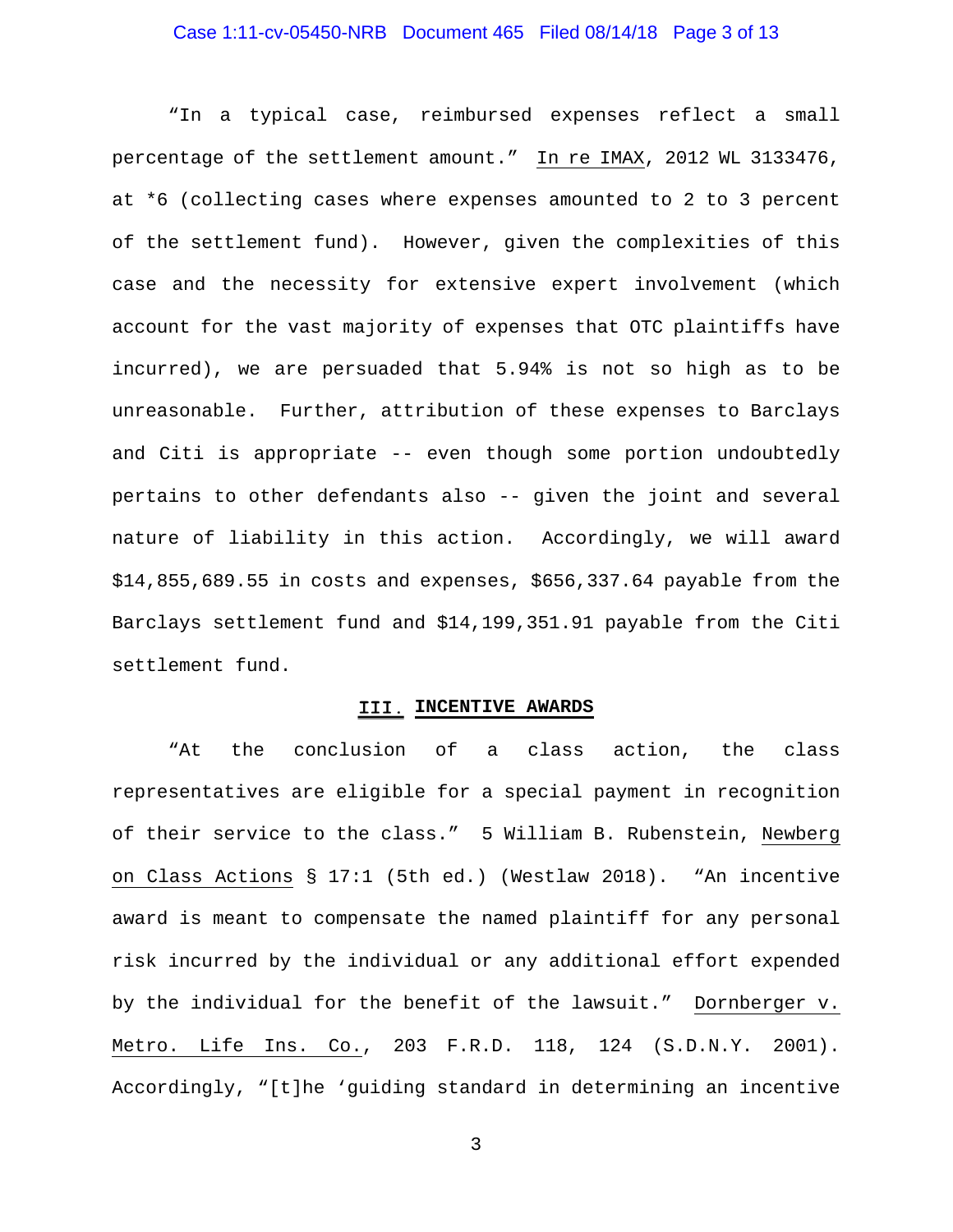# Case 1:11-cv-05450-NRB Document 465 Filed 08/14/18 Page 4 of 13

award is broadly stated as being the existence of special circumstances including the personal risk (if any) incurred by the plaintiff-applicant in becoming and continuing as a litigant, the time and effort expended by that plaintiff in assisting in the prosecution of the litigation or in bringing to bear added value (e.g., factual expertise), any other burdens sustained by that plaintiff . . . and, of course, the ultimate recovery." Dial Corp. v. News Corp., 317 F.R.D. 426, 439 (S.D.N.Y. 2016) (quoting Roberts v. Texaco, Inc., 979 F. Supp. 185, 200 (S.D.N.Y. 1997)).

"Awards on an individualized basis have generally ranged from \$2,500 to \$85,000," id. (citing Dornberger, 203 F.R.D. at 125), and empirical studies have shown that, in recent years, the median incentive award per plaintiff is approximately \$5,000 and the mean incentive award is approximately \$12,000, see 5 William B. Rubenstein, Newberg on Class Actions § 17:8 tbl.1 (5th ed.) (Westlaw 2018). In terms of the total incentive award across all named plaintiffs, the median is approximately \$11,000 and the mean is approximately \$33,000. Id. While considering the relationship between the incentive awards made and the total recovery is a useful means of assessing reasonableness, see, e.g., Sanz v. Johny Utah 51 LLC, No. 14 Civ. 4380 (JMF), 2015 WL 1808935, at \*1 (S.D.N.Y. Apr. 20, 2015), expressly tying the granting of incentive awards to the amount of recovery or the prospect of future settlements is disfavored (as doing so may alter the incentives of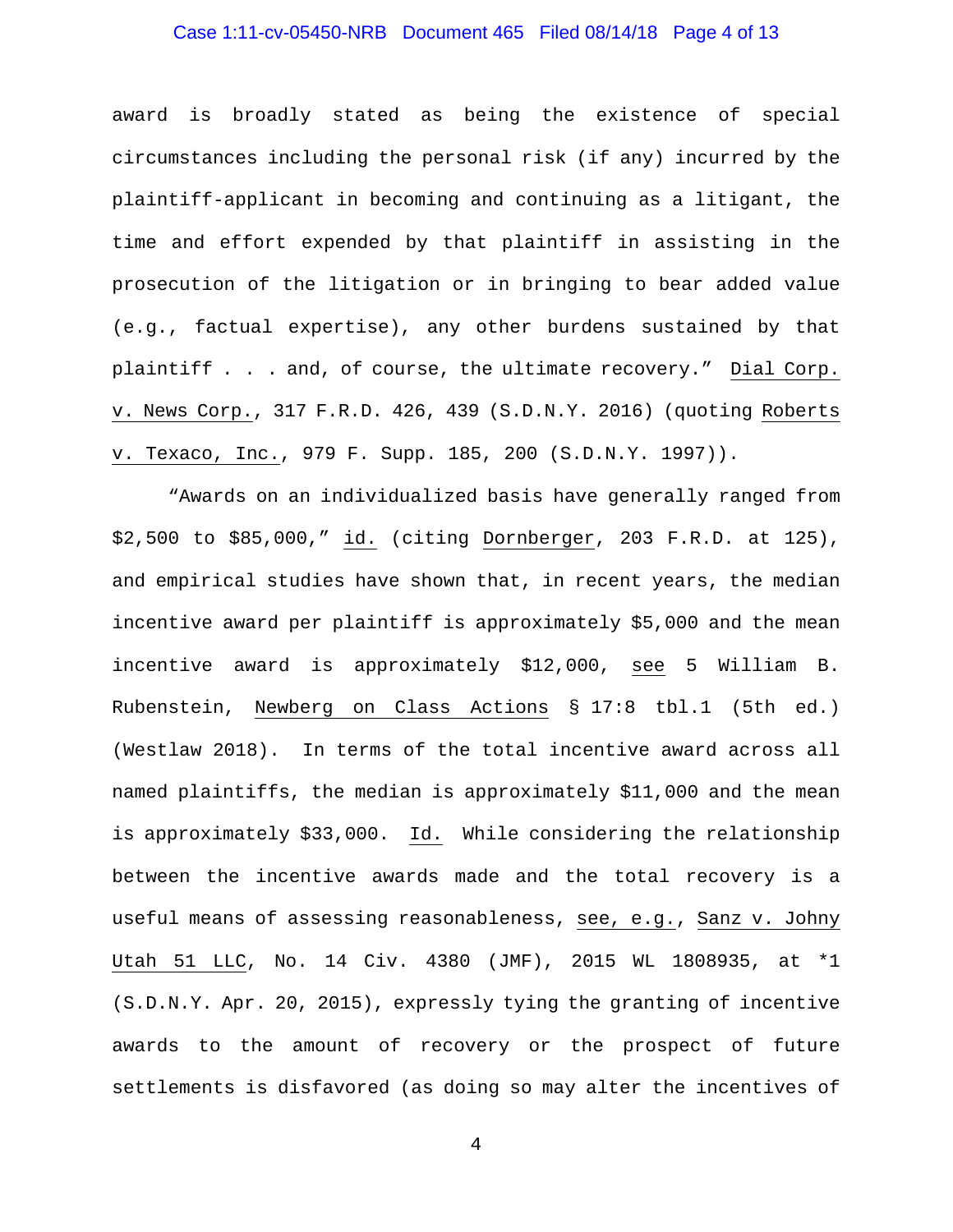## Case 1:11-cv-05450-NRB Document 465 Filed 08/14/18 Page 5 of 13

the named plaintiffs), see 5 William B. Rubenstein, Newberg on Class Actions § 17:14 (5th ed.) (Westlaw 2018).

Here, OTC plaintiffs have sought incentive awards of \$25,000 each for five of the named plaintiffs: the Mayor and City Council of Baltimore, Maryland; the City of New Britain, Connecticut; Yale University; Vistra Energy Corp.; and Jennie Stuart Medical Center, Inc., to be paid solely from the Barclays settlement. See ECF No. 2276, ECF No. 2350. This request is premised on these plaintiffs' contributions to the case by "providing evidence to assist in the development of the OTC Plaintiffs' claims, collecting thousands of documents in response to discovery requests, responding to scores of questions from counsel about the documents and data produced, and preparing and sitting for lengthy 30(b)(6) depositions by the defendants." ECF No. 2279 at 22.

Given the complexity of the case, the length of the litigation, and the amount of recovery that these plaintiffs have obtained for the class, we find that incentive awards of \$25,000 each are reasonable here. This amount is well within the range of incentive awards that have been previously granted. See Dornberger, 203 F.R.D. at 125. While \$25,000 each for a total of \$125,000 is greater than the incentive awards typically made, this case is far from a typical case. Further, each incentive award amounts to 0.01 percent of the recovery obtained through the Barclays and Citi settlements, or 0.05 percent of the total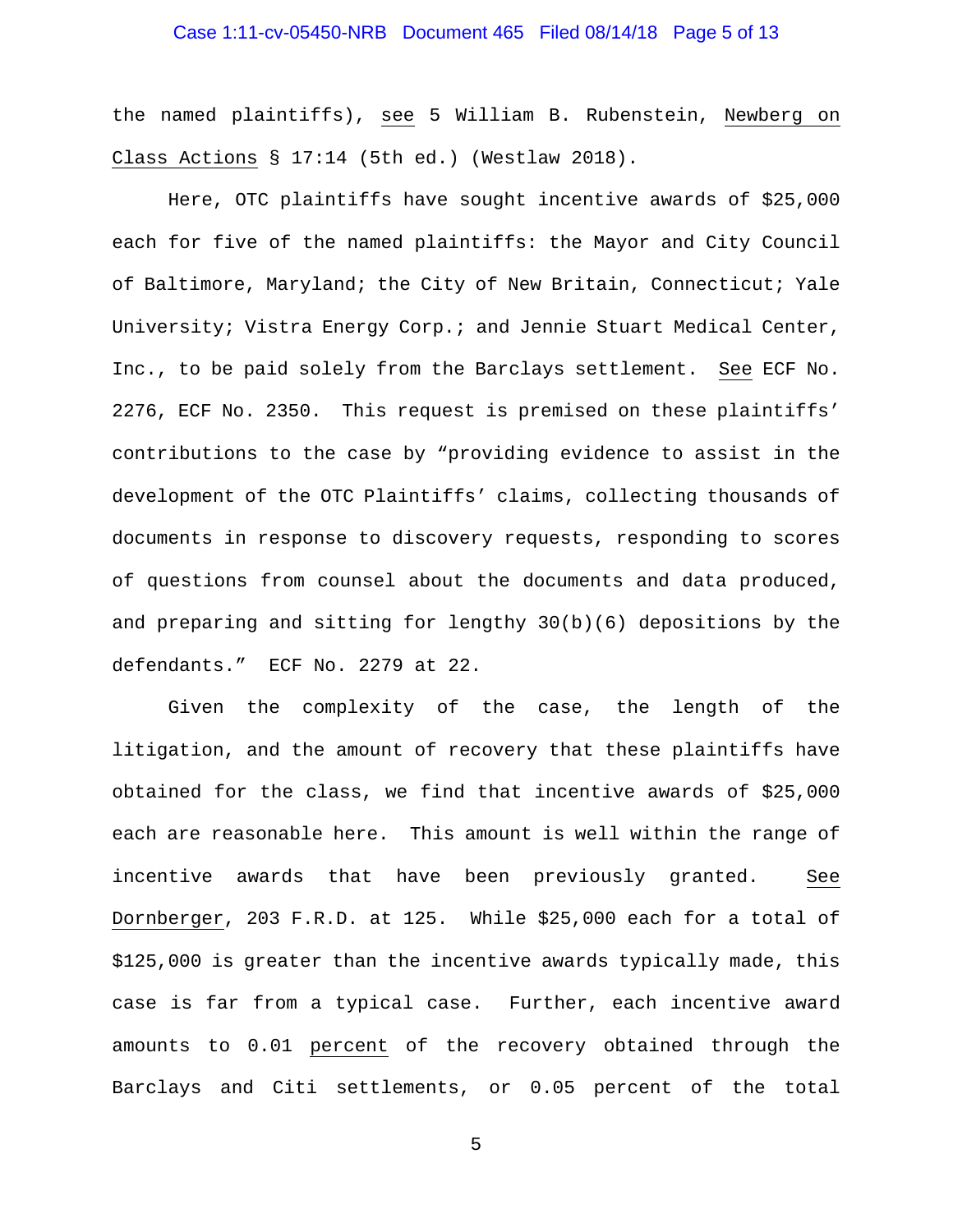## Case 1:11-cv-05450-NRB Document 465 Filed 08/14/18 Page 6 of 13

recovery for all incentive awards combined. These low percentages confirm the conclusion that incentive awards of \$25,000 each are appropriate.

However, we will make one modification: rather than the incentive awards being paid entirely from the Barclays settlement fund, they will be paid pro rata from the Barclays and Citi settlement funds: \$12,000 each from the Barclays settlement fund, and \$13,000 each from the Citi settlement fund.

#### **ATTORNEYS' FEES**

Rule 23(h) provides that "the court may award reasonable attorney's fees," Fed. R. Civ. P. 23(h), and "both the lodestar and the percentage of the fund methods are available to district judges in calculating attorneys' fees in common fund cases," Goldberger v. Integrated Res., Inc., 209 F.3d 43, 50 (2d Cir. 2000). Under the lodestar method, we "scrutinize[] the fee petition to ascertain the number of hours reasonably billed to the class and then multipl[y] that figure by an appropriate hourly rate." Id. at 47. "Once that initial computation has been made, the district court may, in its discretion, increase the lodestar by applying a multiplier based on 'other less objective factors,' such as the risk of the litigation and the performance of the attorneys." Id. (emphasis added). By contrast, under the percentage-of-fund method, we "set[] some percentage of the recovery as a fee." Id. "In determining what percentage to award,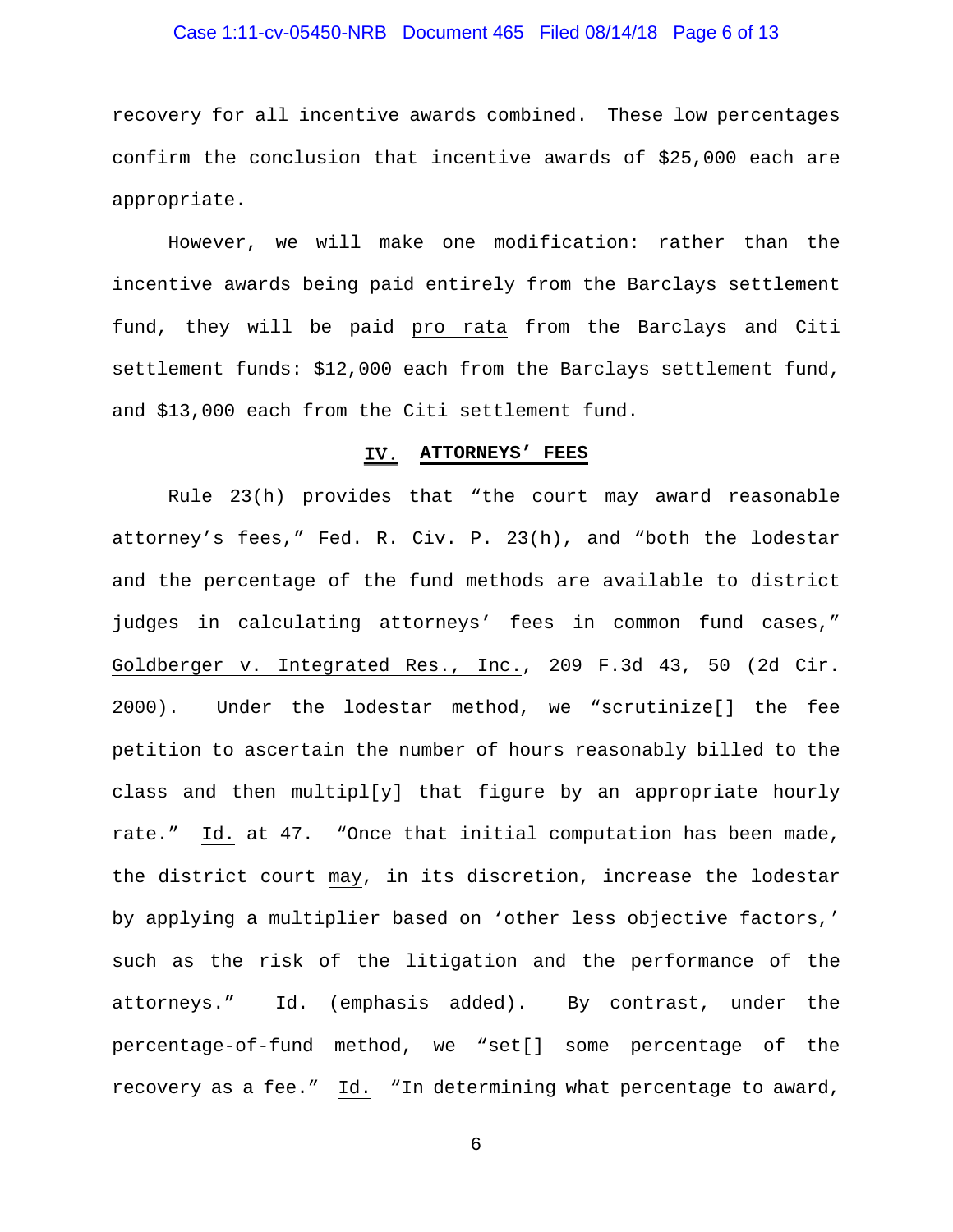## Case 1:11-cv-05450-NRB Document 465 Filed 08/14/18 Page 7 of 13

courts have looked to the same 'less objective' factors that are used to determine the multiplier for the lodestar." Id.

While we may award fees based on either method, "[i]t remains the case that adoption of the percentage method continues to be the trend of district courts in the Second Circuit but . . . an analysis of counsel's lodestar as a cross check on the reasonableness of the requested percentage remains common." In re IMAX, 2012 WL 3133476, at \*5 (alterations incorporated) (internal quotation marks omitted); see also Wal-Mart Stores, Inc. v. Visa U.S.A., Inc., 396 F.3d 96, 123 (2d Cir. 2005) ("As a 'cross-check' to a percentage award, courts in this Circuit use the lodestar method."). And regardless of "[w]hatever method is used, the reasonableness of a common fund fee award is governed by the socalled Goldberger factors: (1) counsel's time and labor; (2) the litigation's complexities and magnitude; (3) the litigation risks; (4) quality of representation; (5) the relationship of the requested fee to the settlement; and (6) considerations of public policy." Masters v. Wilhelmina Model Agency, Inc., 473 F.3d 423, 436 (2d Cir. 2007) (citing Goldberger, 209 F.3d at 50).

Accordingly, we will begin by applying the percentage-of-fund method, but that starting point does not answer the (literal) million-dollar question. "Recognizing that economies of scale could cause windfalls in common fund cases, courts have traditionally awarded fees for common fund cases in the lower range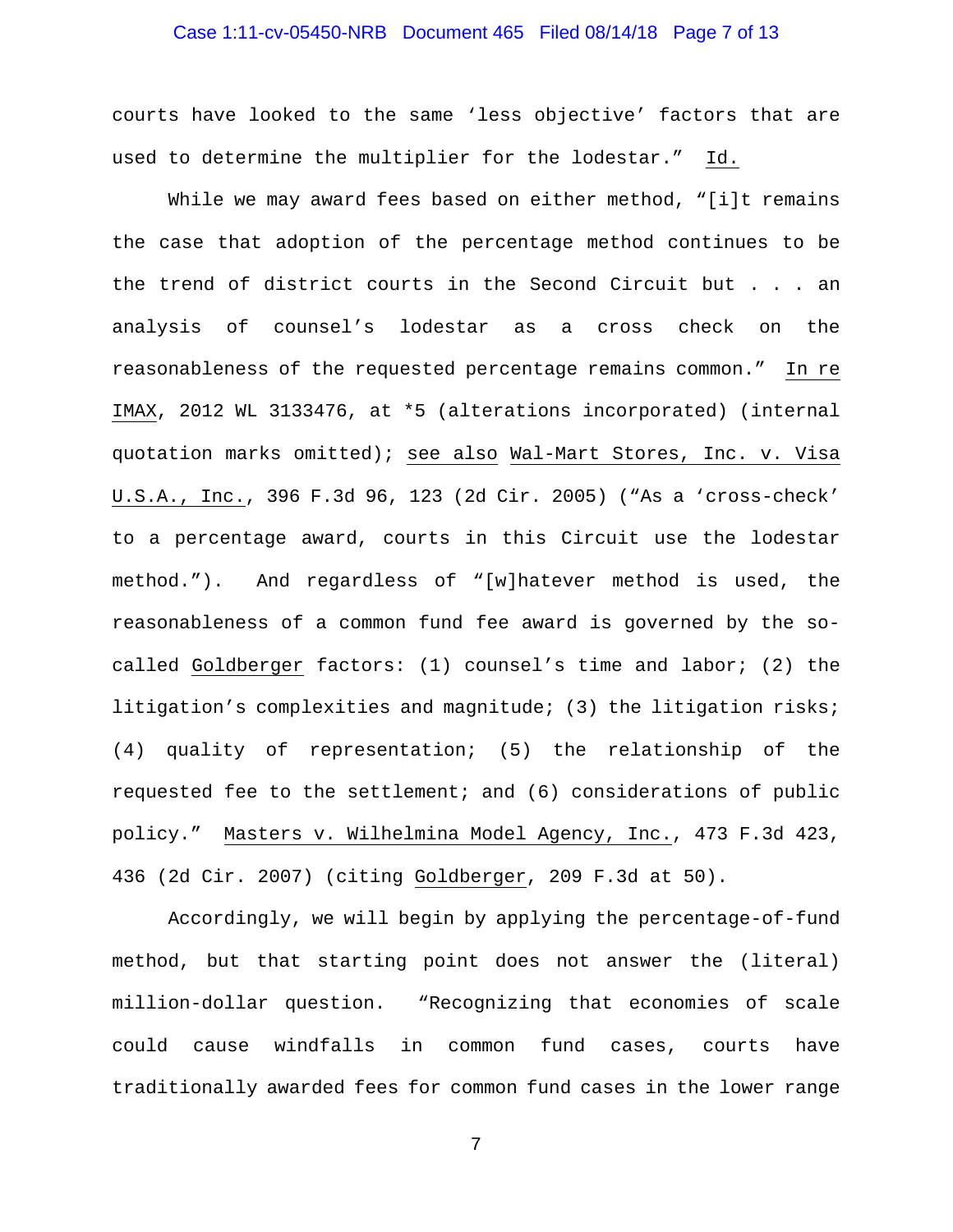# Case 1:11-cv-05450-NRB Document 465 Filed 08/14/18 Page 8 of 13

of what is reasonable." Wal-Mart Stores, 396 F.3d at 122. Consistent with this concern, "a 'sliding scale' approach - awarding a smaller percentage for fees as the size of the settlement fund increases -- is appropriate and avoids a windfall to plaintiffs' counsel to the detriment of class members." In re Colgate-Palmolive Co. ERISA Litig., 36 F. Supp. 3d 344, 348 (S.D.N.Y. 2014); see also Wal-Mart Stores, 396 F.3d at 123 ("[T]he sheer size of the instant fund makes a smaller percentage appropriate.").

"Historical data of fees awarded in common fund cases" establishes that the percentage of fees awarded tends to decrease as the size of the fund increases, and "provides an unbiased and useful reference for comparing fees cases of similar magnitude as a starting point for the sliding scale." In re Colgate, 36 F. Supp. 3d at 349 (citing empirical analyses); see 4 William B. Rubenstein, Newberg on Class Actions § 15:81 (5th ed.) (Westlaw 2018) (same). In one study, for settlements where the class recovery exceeds \$175.5 million (the top decile of recovery amounts), the mean fee percentage awarded is 12.0 percent and the median percentage is 10.2 percent, with great variability (a standard deviation of 7.9 percent). In re Colgate, 36. F. Supp. 3d at 350 n.1. In a second study, for settlements where the class recovery ranged between \$72.5 million and \$6.6 billion (the top decile of recovery amounts), the mean fee percentage awarded is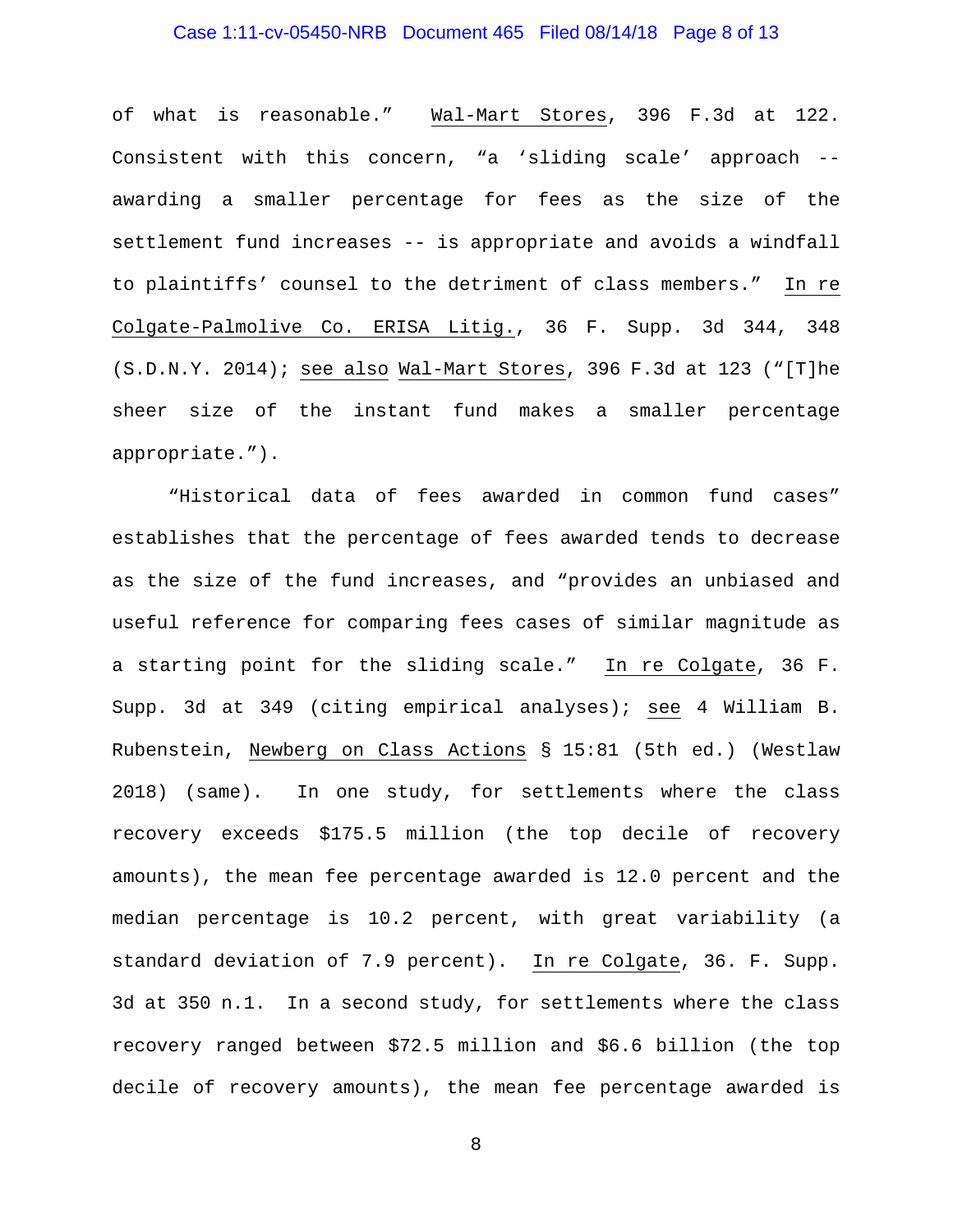## Case 1:11-cv-05450-NRB Document 465 Filed 08/14/18 Page 9 of 13

18.4 percent and the median is 19.0 percent, again with great variability (a standard deviation of 7.9 percent also). Id. at 350 n.2. In a third study, the average fee percentage was approximately 17 percent both for settlements between \$100 million and \$250 million and settlements between \$250 million and \$500 million. See 4 William B. Rubenstein, Newberg on Class Actions § 15:81 fig.2 (5th ed.) (Westlaw 2018).

OTC plaintiffs have requested \$50 million in fees across the two settlements, which corresponds to exactly 20 percent of the gross aggregate settlement amounts prior to the reimbursement of expenses and granting of incentive awards. See ECF Nos. 2350, 2386. However, OTC plaintiffs had previously based their request on the net settlement fund after reimbursement of expenses. See ECF No. 2278. We agree that awarding fees as a percentage of net recovery is more consistent with notions of public policy in that doing so encourages class counsel's prudence and discretion in incurring expenses -- expenses that may not be as closely scrutinized given that there is no single client footing the bill.

We then return to the question of what percentage -- of the net settlement amount -- to award. Here, the net settlement amount is \$235,019,310.45 after expenses reimbursements and incentive awards are deducted, and we are persuaded that 18.5 percent of this amount, or \$43,478,572.43, is an appropriate amount of fees to award. Class counsel have unquestionably devoted a significant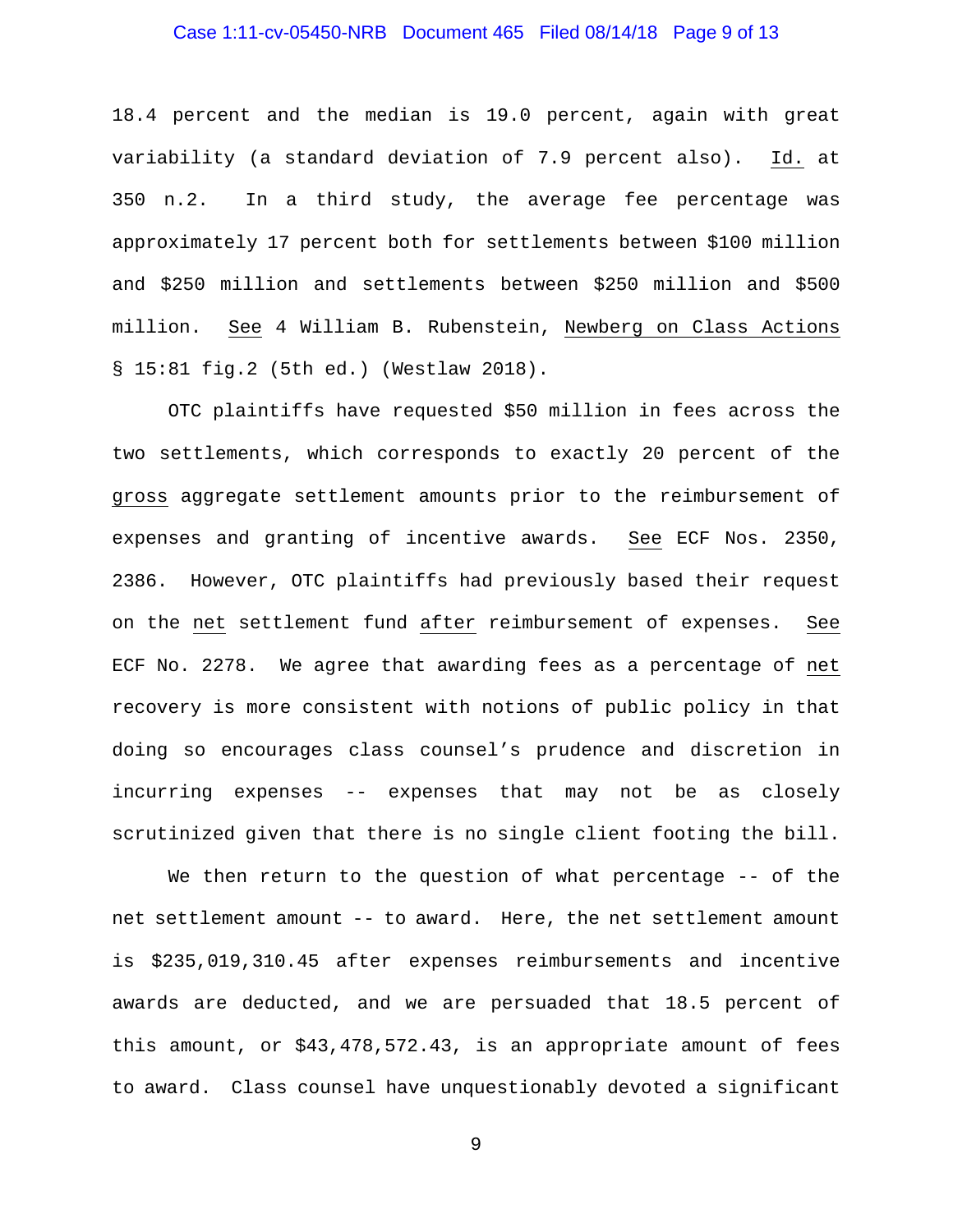## Case 1:11-cv-05450-NRB Document 465 Filed 08/14/18 Page 10 of 13

number of hours to this action -- 46,744.30 through July 27, 2017 to be precise, and this action has undisputedly been complex and fraught with risk. While these factors may militate in favor of a larger award, the amount of recovery in this case is substantial, and a higher percentage would incur the risk of providing an unwarranted windfall to class counsel at the expense of the class. Indeed, this percentage is greater than the average percentages observed for settlements of this size, which appropriately reflects the quality of representation provided by Class Counsel here.

Given these amounts of expense reimbursements, incentive awards, and attorneys' fees, the class writ large will receive 76.62% of the aggregate settlement amounts (prior to other expenses, such as those incurred in providing notice to the classes) -- a percentage that we find comports with public policy notions of allowing the class, rather than class counsel, to receive a sufficiently significant share of the recovery. It is simply inconceivable that attorneys' fees of more than \$43 million -- \$930 per hour for each of the 46,744.3 hours Class Counsel reports to have  $spent^2$  $spent^2$  -- would somehow be insufficiently incentivizing for class counsel to vigorously pursue actions of this nature.

<span id="page-9-0"></span> $2$  In citing this figure, we do not hold that every single one of these hours was reasonable or that a reasonable client charged hourly would pay for each of these hours.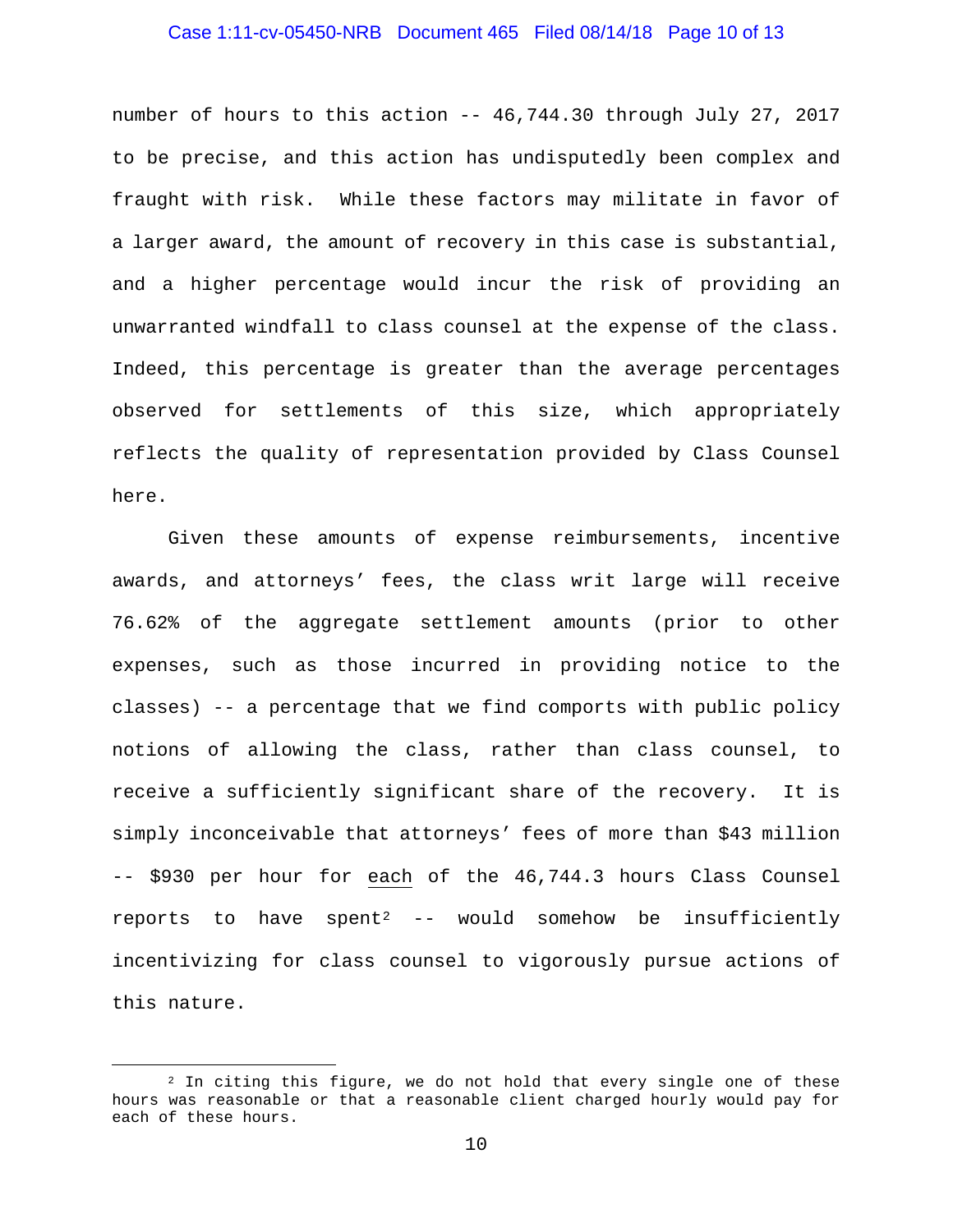## Case 1:11-cv-05450-NRB Document 465 Filed 08/14/18 Page 11 of 13

A \$43.48 million fee award, which yields a lodestar multiplier of 1.65 given a lodestar of \$26,320,144, see ECF No. 2388, also fits comfortably within the range of lodestar multipliers generally observed. The mean multiplier in this Circuit is approximately 1.55, with multipliers in antitrust and securities cases recently averaging 1.77 and 1.43, respectively. See 4 William B. Rubenstein, Newberg on Class Actions § 15:89 tbls.3, 4 (5th ed.) (Westlaw 2018). While a multiplier of 1.65 is somewhat lower than the average multipliers observed for settlements of this size (one study identifies an average multiplier of 3.18 for settlements above \$175.5 million and a second study identifies an average multiplier of 2.39 for settlements above \$44.6 million, id. § 15:89 tbl.2), the multiplier in this case is almost certain to increase if OTC plaintiffs' settlements with Deutsche Bank and HSBC are finally approved and any additional award of fees is made accordingly.

OTC plaintiffs' lodestar amount through July 27, 2017 is \$26.32 million, having increased from \$8.34 million as of November 11, 2015. The Deutsche Bank and HSBC settlements were reached in quick succession in February 2018, only slightly more than six months after the Citi settlement. Accordingly, while a comparable percentage fee award in the Deutsche Bank and HSBC settlements will substantially increase the numerator of the lodestar multiplier, the lodestar base -- the denominator of the lodestar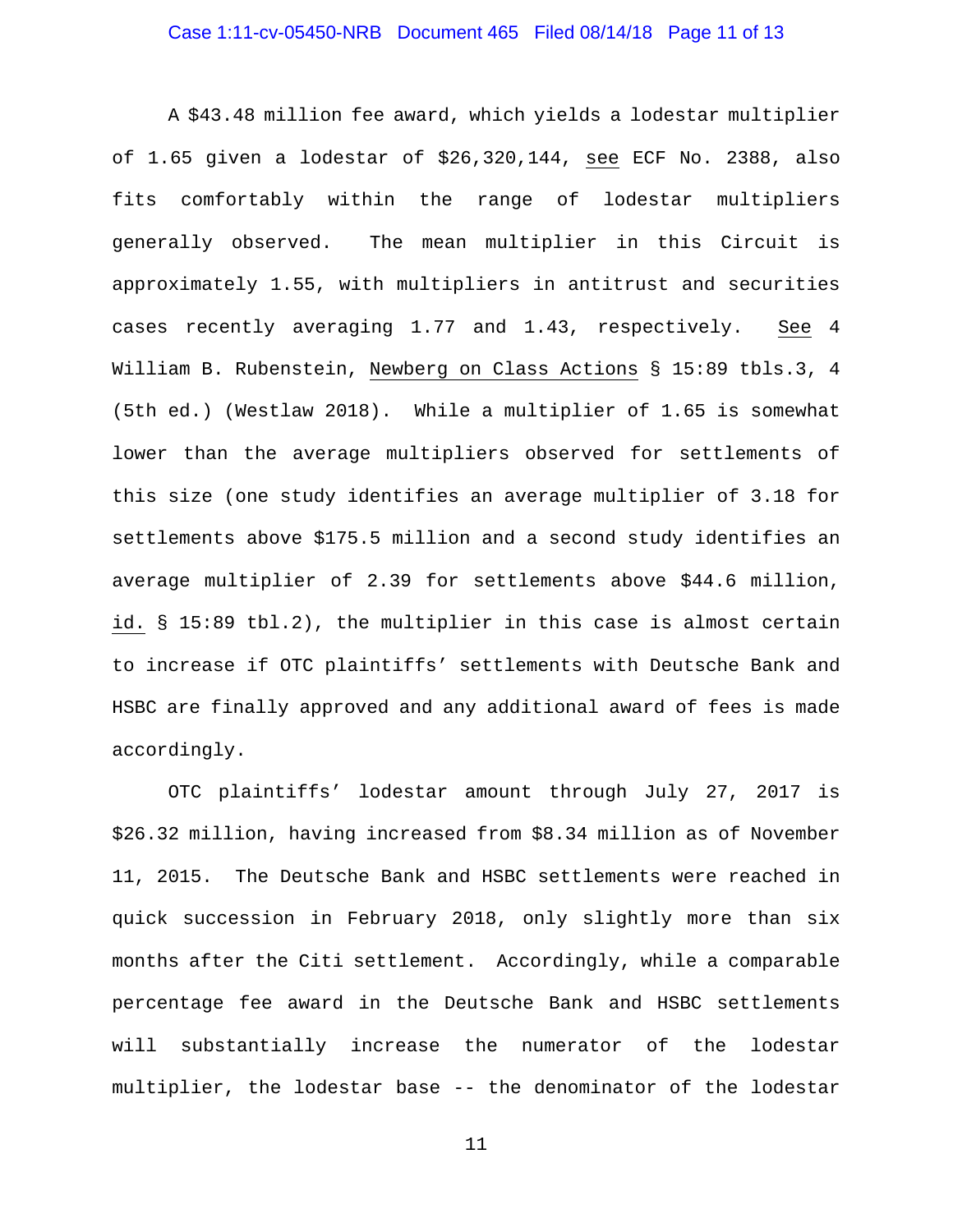## Case 1:11-cv-05450-NRB Document 465 Filed 08/14/18 Page 12 of 13

multiplier -- is unlikely to have increased to a similar extent between July 2017 and February 2018, thereby substantially increasing the lodestar multiplier itself.[3](#page-11-0)

#### V. **CONCLUSION**

OTC plaintiffs' motions for attorneys' fees, litigation expenses, and incentive awards as to the Barclays settlement (ECF No. 2278 and ECF No. 312 in Case 11 Civ. 5450) and as to the Citi settlement (ECF No. 2386 and ECF No. 353 in Case 11 Civ. 5450) are granted in part and denied in part. OTC plaintiffs are awarded \$14,855,689.55 in reimbursement for litigation expenses incurred through July 27, 2017.[4](#page-11-1) The Mayor and City Council of Baltimore, Maryland; the City of New Britain, Connecticut; Yale University; Vistra Energy Corp.; and Jennie Stuart Medical Center, Inc. are each awarded \$25,000 as an incentive award for a total of \$125,000 across those five plaintiffs.[5](#page-11-2) OTC plaintiffs' counsel are awarded \$43,478.572.43 in attorneys' fees,[6](#page-11-3) representing 18.5 percent of

<span id="page-11-0"></span> <sup>3</sup> Put differently, to the extent OTC plaintiffs include hours expended prior to July 27, 2017 in the lodestar base as part of a subsequent application for fees, the fees awarded by this order will also be taken into account in calculating the resulting lodestar multiplier.

<span id="page-11-1"></span><sup>4</sup> Of this amount, \$656,337.64 will be paid from the Barclays settlement fund and \$14,199,351.91 will be paid from the Citi settlement fund.

<span id="page-11-2"></span><sup>5</sup> Of each award, \$12,000 will be paid from the Barclays settlement fund  $($ \$60,000 total), and \$13,000 will be paid from the Citi settlement fund  $($ \$65,000 total).

<span id="page-11-3"></span> $6$  Of this amount,  $$22,067,477.53$  will be paid from the Barclays settlement fund and \$21,411,094.90 will be paid from the Citi settlement fund, a pro rata allocation of the attorneys' fee award across the settlement funds net of expense reimbursements and incentive awards. We do not prescribe how this amount is to be divided among the (surprisingly) numerous firms who have participated in the representation of OTC plaintiffs and the class.